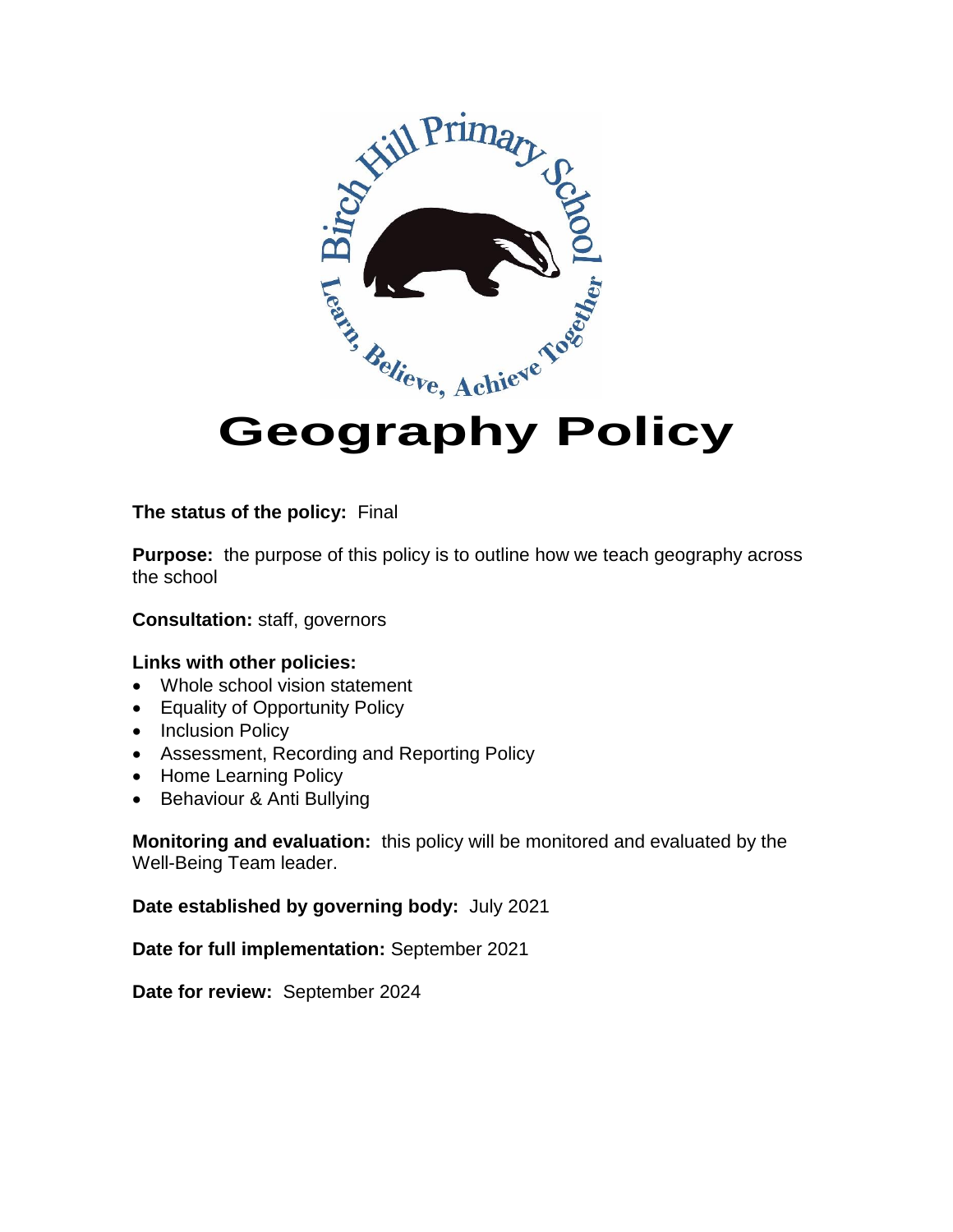# **Introduction**

A high-quality geography education should inspire in pupils a curiosity and fascination about the world and its people that will remain with them for the rest of their lives. Teaching should equip pupils with knowledge about diverse places, people, resources and natural and human environments, together with a deep understanding of the Earth's key physical and human processes. As pupils progress, their growing knowledge about the world should help them to deepen their understanding of the interaction between physical and human processes, and of the formation and use of landscapes and environments.

# **Aims**

The new national curriculum for geography aims to ensure that all pupils:

- develop contextual knowledge of the location of globally significant places both terrestrial and marine – including their defining physical and human characteristics and how these provide a geographical context for understanding the actions of processes
- understand the processes that give rise to key physical and human geographical features of the world, how these are interdependent and how they bring about spatial variation and change over time

Are competent in the geographical skills needed to:

- collect, analyse and communicate with a range of data gathered through experiences of fieldwork that deepen their understanding of geographical processes
- interpret a range of sources of geographical information, including maps, diagrams, globes, aerial photographs and Geographical Information Systems (GIS)
- communicate geographical information in a variety of ways, including through maps, numerical and quantitative skills and writing at length.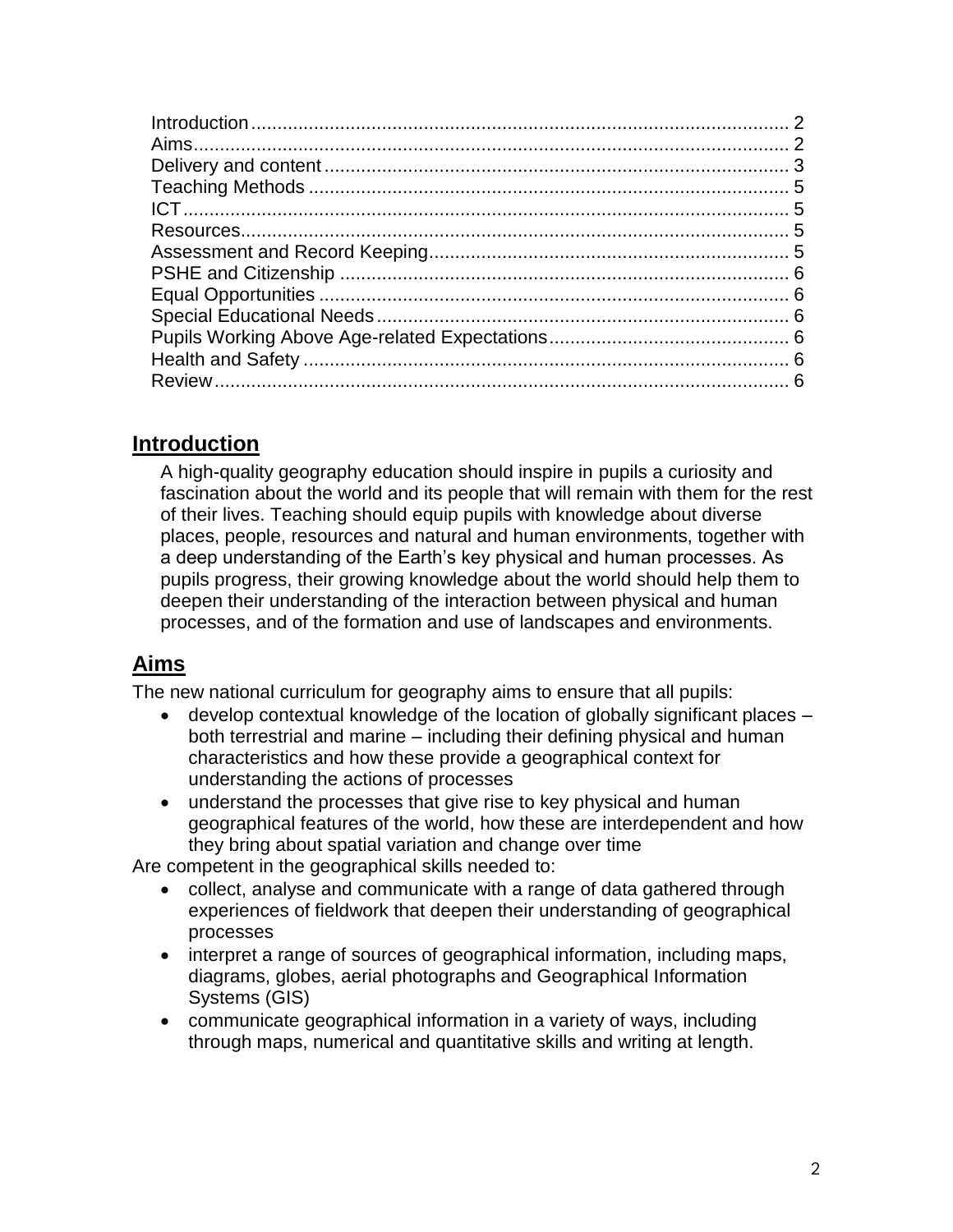## **Delivery and content**

Geography teaching will be delivered through the New National Curriculum and the Inspire Curriculum (where appropriate) based on the key skills identified in school. Units will be used as appropriate to meet the needs of children and will be adapted by staff as appropriate.

#### **Subject content**

#### **Key stage 1**

Pupils should develop knowledge about the world, the United Kingdom and their locality. They should understand basic subject-specific vocabulary relating to human and physical geography and begin to use geographical skills, including firsthand observation, to enhance their locational awareness.

Pupils should be taught to:

#### **Locational knowledge**

- name and locate the world's seven continents and five oceans
- name, locate and identify characteristics of the four countries and capital cities of the United Kingdom and its surrounding seas

#### **Place knowledge**

 understand geographical similarities and differences through studying the human and physical geography of a small area of the United Kingdom, and of a small area in a contrasting non-European country

#### **Human and physical geography**

- the location of hot and cold areas of the world in relation to the Equator and the North and South Poles
- use basic geographical vocabulary to refer to key physical features, including: beach, cliff, coast, forest, hill, mountain, sea, ocean, river, soil, valley, vegetation, season and weather and key human features, including: city, town, village, factory, farm, house, office, port, harbour and shop

#### **Geographical skills and fieldwork**

- use world maps, atlases and globes to identify the United Kingdom and its countries, as well as the countries, continents and oceans studied at this key stage
- use simple compass directions (North, South, East and West) and locational and directional language [for example, near and far; left and right], to describe the location of features and routes on a map
- use aerial photographs and plan perspectives to recognise landmarks and basic human and physical features; devise a simple map; and use and construct basic symbols in a key
- use simple fieldwork and observational skills to study the geography of their school and its grounds and the key human and physical features of its surrounding environment.

#### **Key Stage 2**

Pupils should extend their knowledge and understanding beyond the local area to include the United Kingdom and Europe, North and South America. This will include the location and characteristics of a range of the world's most significant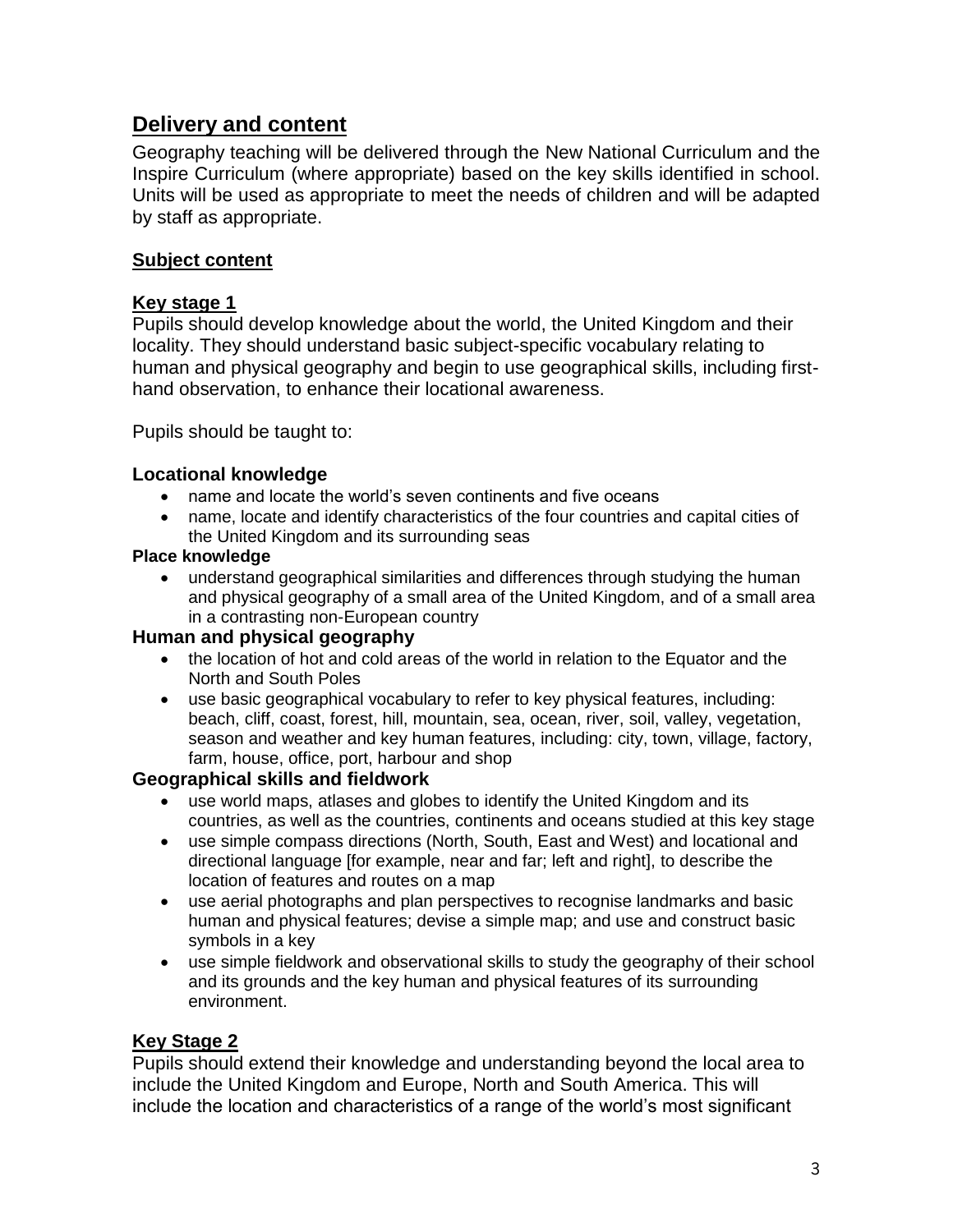human and physical features. They should develop their use of geographical knowledge, understanding and skills to enhance their locational and place knowledge.

Pupils should be taught to:

#### **Locational knowledge**

- locate the world's countries, using maps to focus on Europe (including the location of Russia) and North and South America, concentrating on their environmental regions, key physical and human characteristics, countries, and major cities
- name and locate counties and cities of the United Kingdom, geographical regions and their identifying human and physical characteristics, key topographical features (including hills, mountains, coasts and rivers), and land-use patterns; and understand how some of these aspects have changed over time
- identify the position and significance of latitude, longitude, Equator, Northern Hemisphere, Southern Hemisphere, the Tropics of Cancer and Capricorn, Arctic and Antarctic Circle, the Prime/Greenwich Meridian and time zones (including day and night)

#### **Place knowledge**

 understand geographical similarities and differences through the study of human and physical geography of a region of the United Kingdom, a region in a European country, and a region within North or South America

#### **Human and physical geography**

Describe and understand key aspects of:

- physical geography, including: climate zones, biomes and vegetation belts, rivers, mountains, volcanoes and earthquakes, and the water cycle
- human geography, including: types of settlement and land use, economic activity including trade links, and the distribution of natural resources including energy, food, minerals and water

#### **Geographical skills and fieldwork**

- use maps, atlases, globes and digital/computer mapping to locate countries and describe features studied
- use the eight points of a compass, four and six-figure grid references, symbols and key (including the use of Ordnance Survey maps) to build their knowledge of the United Kingdom and the wider world
- use fieldwork to observe, measure, record and present the human and physical features in the local area using a range of methods, including sketch maps, plans and graphs, and digital technologies

## **Teaching Methods**

The variety of teaching methods needed to match the abilities and interests of the children will include the following

- knowledge given by the teacher
- fieldwork (linked to real life issues wherever possible)
- creative activities
- questions and answers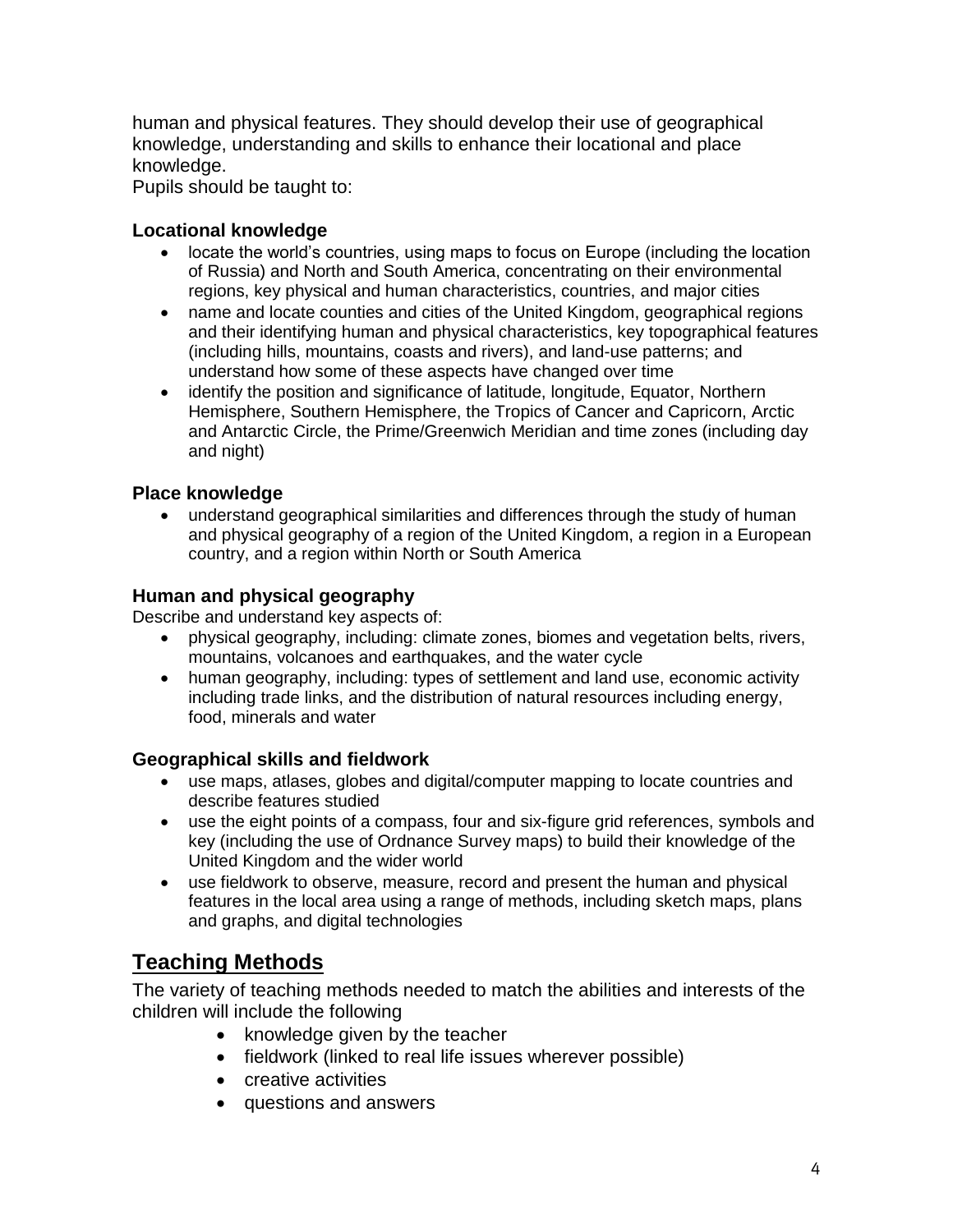- use of ICT
- use of books, maps and atlases
- role play and drama
- A variety of cross curricular links

All these methods will be used in class, group or individual situations as appropriate.

## **Computing**

Computing is used in this subject for recording work (e.g. when using word processors and databases) as well as for helping children's understanding of the topics covered through meaningful activities.

### **Resources**

Globes, wall maps, atlases, computer software and videos can be found in each key stage.

Other general pictures, postcards, aerial photographs, posters, maps and teacher's books are available in year groups.

Recording instruments can be found in year groups.

A variety of children's and adult resource books can be found in the library.

## **Assessment and Record Keeping**

Children are assessed to be working at, over or below the best fit for their age group. There will be extra attention paid to those working below or beyond their expected level.

The assessment will be ongoing and be made by:

- Observing them at work in groups or individually.
- Discussions and questioning.
- Looking at the school assessment material and assessing work and knowledge.

The results of these assessments will be recorded in line with the school recording system.

#### **PSHE and Citizenship (Including Golden Rules).**

In geography children have the opportunity to

- a. learn about themselves as developing individuals and members of their communities
- b. form relationships and work with others
- c. learn basic skills for keeping themselves healthy and safe
- d. become aware of the needs, rights and views of others